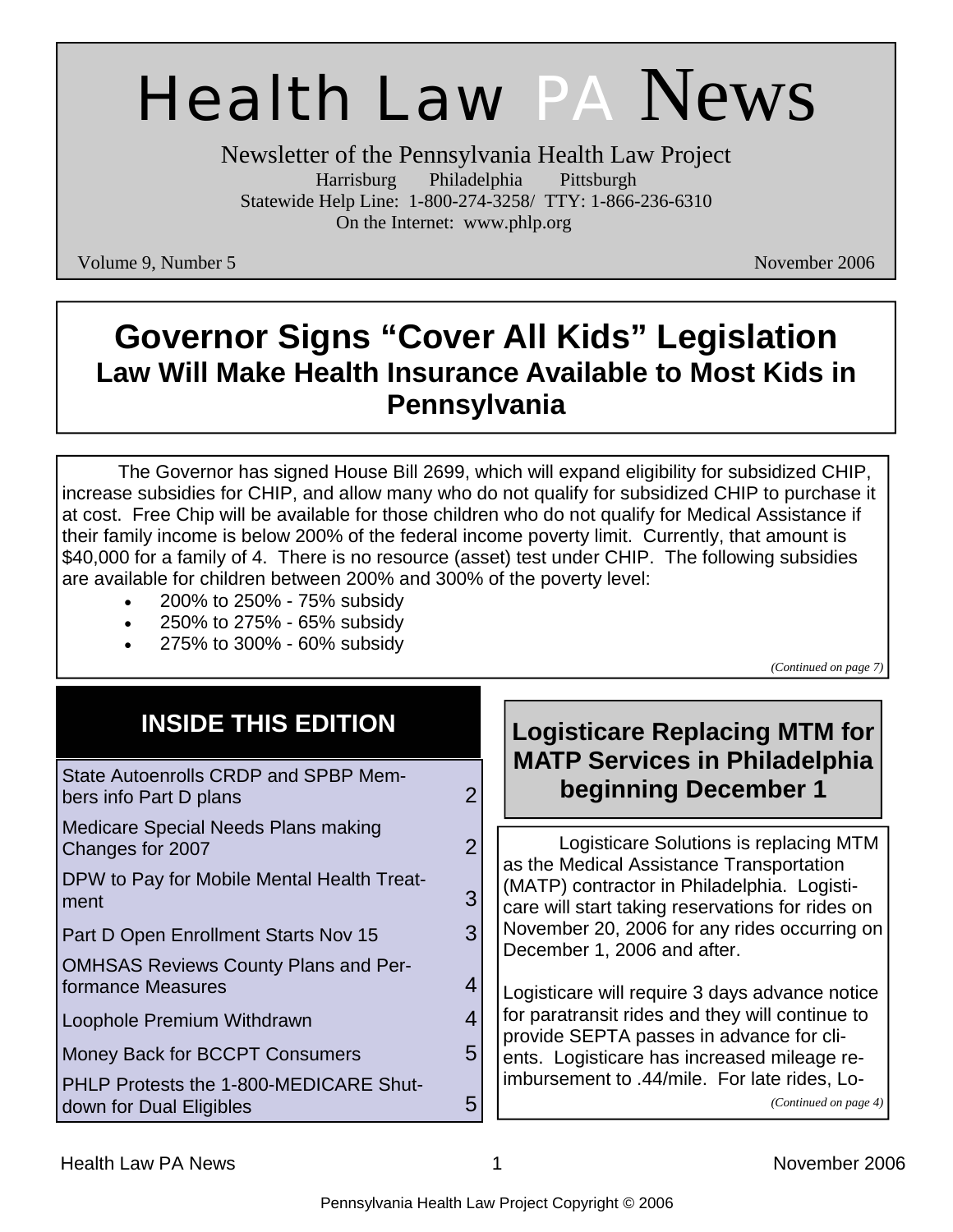### **State auto-enrolls CRDP and SPBP members into Part D Plans**

 In September, the State enrolled Medicare beneficiaries in the Chronic Renal Disease Program (CRDP) and in the Special Pharmaceutical Benefits Program (SPBP) into one of 9 Medicare Part D plans that are currently partnering with the State. The State only intended to autoenroll individuals who had not joined a Part D plan on their own although some others slipped through. The State enrolled consumers in plans based on the medications they take (that are covered by these two programs) and the pharmacy they use. In early September, both programs sent letters out to individuals who were to be auto-enrolled into Part D plans. These letters told members which Part D plan they were being enrolled into. In most cases, this coverage started October 1, 2006. For these individuals, Medicare Part D will be their primary prescription drug coverage and the CRDP or SPBP will be their secondary prescription drug coverage.

#### **CRDP and Auto-Enrollment into Part D**

 The Chronic Renal Disease Program (CRDP) is run by the Department of Health and covers medications related to an individual's renal disease. For members of this Program who were autoenrolled into Part D, CRDP will pay the Part D plan premium. In addition, the CRDP will help pay the Part D plan costs for drugs that are currently covered by the Program so that members do not pay more than \$6/\$9 for these drugs. If the Part D plan charges less for these medications, then the individual will pay the lower amount. If an individual is taking drugs *(Continued on page 8)* 

### **Medicare Special Needs Plans making changes for 2007**

 In 2006, many dual eligibles were passively enrolled into Medicare HMOs (also known as Medicare Advantage plans) specially designed for dual eligible consumers. These plans are referred to as Special Needs Plans or SNPs, by Medicare. Consumers who were autoenrolled into a SNP could get out of the plan and get back into Original Medicare. PHLP and Community Legal Services filed a class-action lawsuit on behalf of beneficiaries who were passively enrolled into SNPs, which was settled this past summer.

 In 2007, the number of dual eligible SNPs in Pennsylvania is increasing from 6 plans to 10 plans. Additionally, many of the existing plans are changing the extra benefits that they offer to consumers. For example, Keystone 65, which is available in Southeastern Pennsylvania, had offered a dental benefit to members in 2006. Dental care is not generally available to Medicare beneficiaries though it is available to Medical Assistance consumers. In 2007, Keystone 65 will not offer a dental benefit.

 Other plans are adding benefits. In 2006, Unison Advantage, a SNP in Southwestern PA did not offer any additional dental coverage. It offered an additional \$500 in hearing aid coverage. In 2007, it will offer oral exams, cleanings and x rays to its members, along with higher hearing aid coverage. UPMC for Life did not offer any additional hearing or vision benefits in 2006 but will offer dental, hearing, and vision benefits in 2007.

*(Continued on page 9)*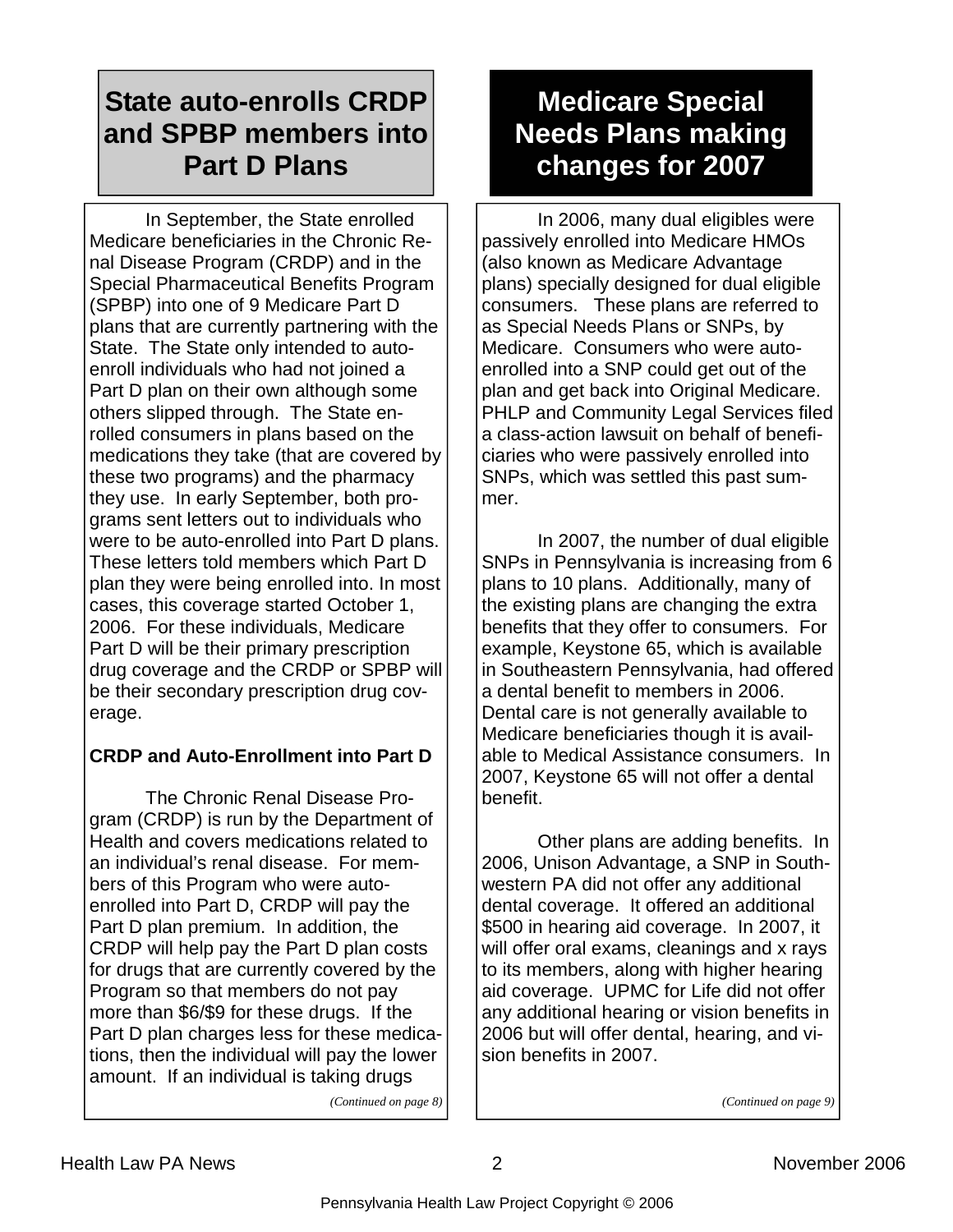### **DPW to Pay for Mobile Mental Health Treatment (MMHT)**

 In September 2005, a group of interested stakeholders convened with DPW's Office of Mental Health and Substance Abuse Services (OMHSAS), to develop guidelines for Mobile Mental Health Treatment (MMHT). In December 2005, DPW submitted State Plan Amendments to the Centers for Medicare and Medicaid Services (CMS) for approval to include MMHT as a MA compensable rehabilitative service. With the approval of CMS, MMHT will be available and MA payable for eligible adults 21 years and older in both the Fee-For-Service and HealthChoices Behavioral Health Program delivery system. This is especially good news for seniors on MA, as the elderly are at high risk for depression, other mental health disorders, and suicide.

 The Older Adult Committee of the OMHSAS Advisory Committee identified the need for this service. MMHT will provide an array of services for adults and older adults who have barriers to, or have been unsuccessful with, traditional outpatient mental health treatment. The array of services provided include: evaluations; individual, family or group therapy; and medication visits. These services are provided to consumers in their home or in a community setting of their choice such as a senior center or church.

 Adults and older adults must meet certain criteria to be eligible to receive Mobile Mental Health Treatment. To receive these services, individuals must:

• be eligible for MA

*(Continued on page 7)* 

## **Part D Open Enrollment Period Starts November 15, 2006—Do you need to change your Part D Plan?**

 The Medicare Part D Open Enrollment Period begins November 15, 2006 and ends December 31, 2006. During this sixweek period, consumers who already have Part D will be able to change their plans and join a new plan for coverage effective January 1, 2007. For most people on Medicare Part D, this Open Enrollment Period is the only time during the year to make changes to their Medicare Part D coverage. Remember, people with both Medicare and Medical Assistance (including those that just get their Part B premium paid for by the State) have an ongoing Special Election Period and they can change their plan at any time during the year.

 Part D plans are required to send Annual Notice of Change (ANOC) documents to members by October 31, 2006 that explain how the plan's benefits and costs will change for 2007**. It is very important that members read this information so they can decide whether that plan will continue to meet their needs or whether they need to change plans for 2007.** If they are not sure whether they received this information, or if they are unclear about how plan's benefits are changing in 2007, they should call their plan for more information.

 Here are some questions people should consider when deciding whether to change Part D plans in 2007:

- Will the Plan still cover my drugs in 2007?
- Will the plan have any special rules for my drugs (i.e., prior authorization,

*(Continued on page 9)*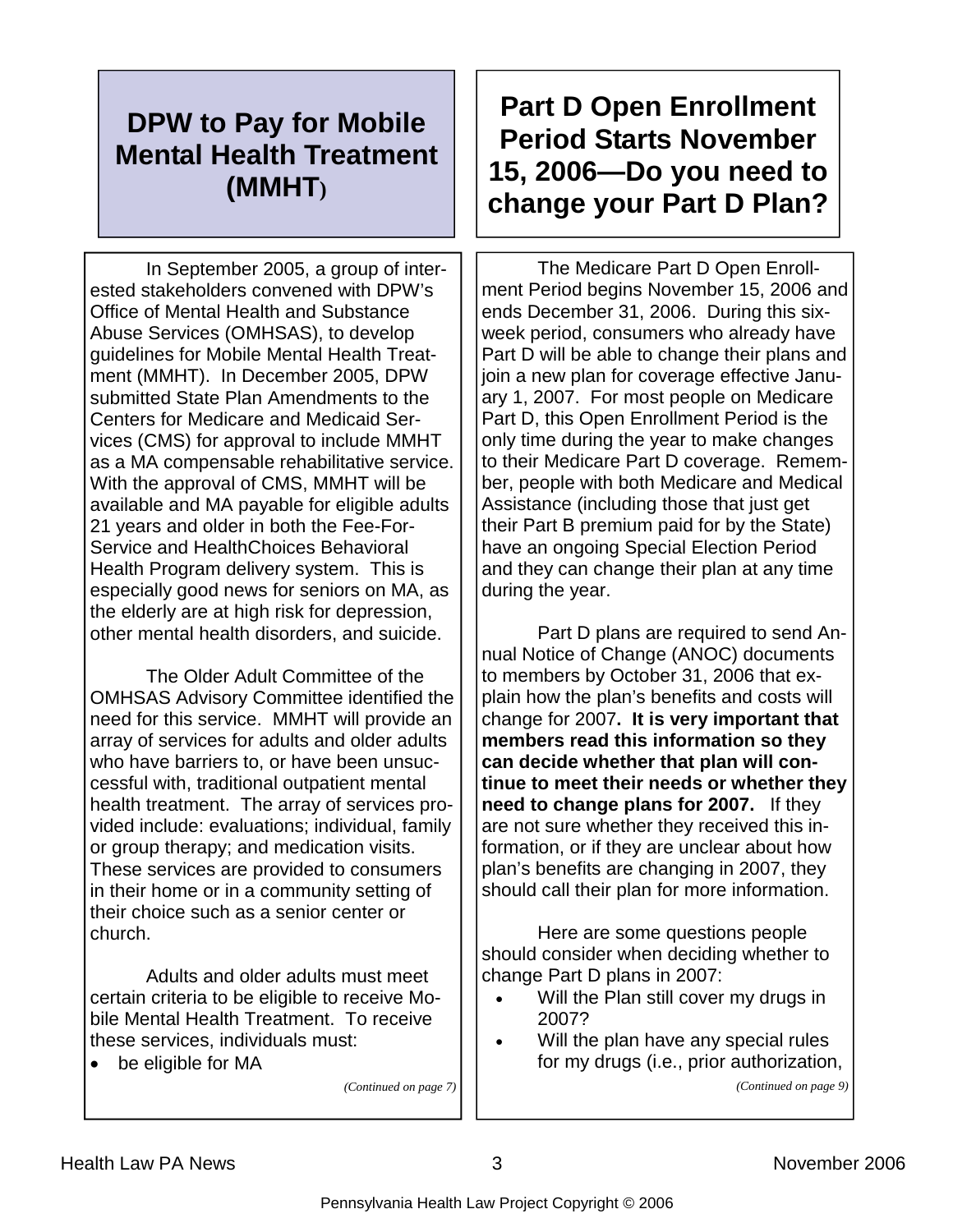### **OMHSAS Reviews County Plans and Performance Measures; Counties Receive Financial Awards**

 Every fiscal year, the County Offices of Mental Health Services are required to submit a mental health plan detailing what mental health services and supports are needed in their county and the dollar amounts needed to provide those services. The County Mental Health Plans for fiscal year 2007-'08 were due to the state Office of Mental Health and Substance Abuse Services (OMHSAS) in the spring of 2006. Well in advance of that due date, all counties received a letter from OMHSAS Deputy Secretary Joan Erney outlining the administrative and quality performance measures that were to be evaluated regarding the '07 – '08 plans. Counties were also informed that financial awards were being provided to counties as an incentive to meet the performance measures.

 Deputy Secretary Erney identified two performance measures; an Administrative Measure and a Quality Measure. The Administrative Measure was the timely, accurate and complete submission of the required Consolidated Community Reporting Performance Outcome Management System (CCR POMS) data. The first two quarters to be measured were July 2005 to September 2005 and October 2005 to December 2005. The Quality Measure was tied to the 2007-'08 County Plan Guidelines. The measure was a requirement to include a Vision & Mission Statement that supports the facilitation of recovery of individuals with mental illness and required evidence of consumer involvement in the development of the plan and concurrence with the Vision & Mission Statement.

*(Continued on page 6)* 

# **Loophole Premium Waiver withdrawn**

Estelle Richman, the Secretary of the Department of Public Welfare announced on October 31, 2006 that the state is withdrawing its plans to impose a monthly premium for Medical Assistance coverage for children with disabilities under the loophole.

Children who are severely disabled are entitled to Medical Assistance regardless of their parent's income. During budget negotiations last year, DPW had announced plans to seek a waiver from the Centers for Medicare and Medicaid Services to allow DPW to charge a sliding scale monthly premium to families with children with disabilities whose incomes were above a certain amount. The amount of the premium would have depended on family size and income and ranged from \$0 to \$1000 per month. DPW has withdrawn the request for the waiver from CMS.

#### *(Continued from page 1)*

gisticare will have 5 vehicles that they can dispatch to pick up consumers.

Logisticare will have an office in Philadelphia located at 520 N. Delaware Avenue, Suite 801. To make ride reservations or other information, call Logisticare at 1-877-835- 7412.

Existing MATP riders should have received a welcome letter and a brochure in the mail from Logisticare. If consumers are registering with MATP for the first time, the brochure will be mailed after the registration.

For complaints about Logisticare, call 1-877- 835-7428. All complaints submitted in writing will receive a written response.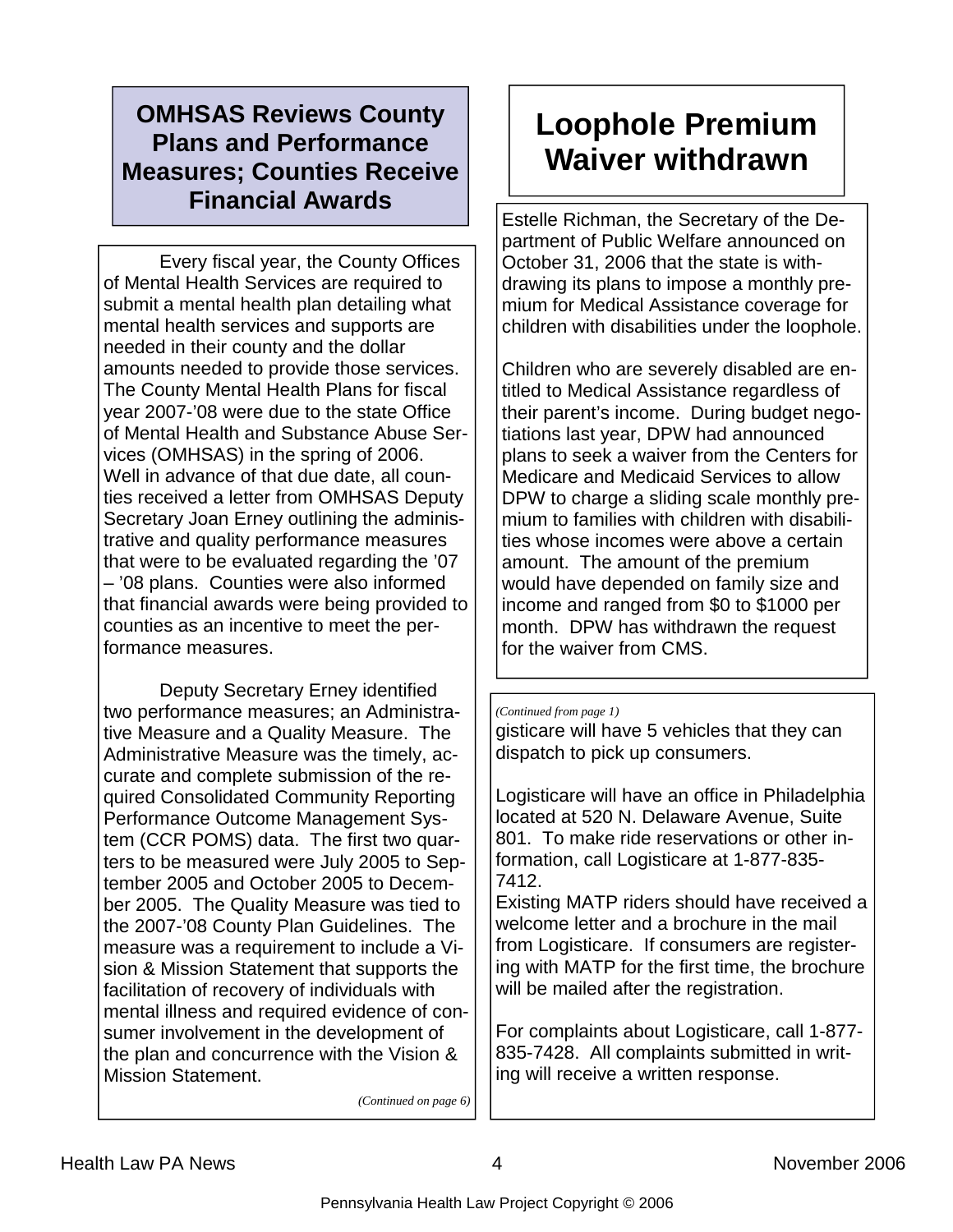### Nursing Home Transition is underway

 The Department of Public Welfare's Nursing Home Transition teams have expanded statewide. The transition teams assist nursing home residents in moving back into the community and started as a four county demonstration project.

 The Nursing Home Transition has two methods of moving consumers into the community. The "Side door" identifies individuals in nursing homes who could live in the community. The residents are provided with education and assistance in transitioning to the community. Approximately 474 individuals were transitioned out of nursing homes from January 2005 to August 2006. One of the biggest barriers to transitioning out of a nursing home is lack of available housing.

 The second method of transitioning people out of nursing homes is via the "Front Door," where new nursing home admissions are targeted. This population is assessed by the AAAs and counseled regarding their options.

# **Money Back for BCCPT consumers!**

 Medical Assistance beneficiaries who are covered through the Breast and Cervical Cancer Prevention and Treatment Program (BCCPT) will be receiving refunds for all copayments they paid since March 31, 2006. The Budget Reconciliation Act of 2005, allowing states to make cuts in Medicaid ser-

*(Continued on page 8)* 

### **PHLP Protests the 1- 800-MEDICARE shut down for dual eligibles**

 The Pennsylvania Health Law Project has protested the decision by the Centers for Medicare and Medicaid Services (CMS) to shut down dual eligible enrollment into Medicare Part D Prescription Drug Plans over the 1-800- MEDICARE line and the website, www.medicare.gov. Until January 1, 2007, dual eligibles and others with a Special Election Period are not able to use these two established methods of enrollment into a Part D plan to change plans or enroll in Medicare Part D. Instead consumers can only change plans or enroll for 2006 by contacting the plan they have decided to enroll in.

 Dual eligibles are entitled by law to change their prescription drug plan at anytime. Other Medicare Part D consumers are locked into their plan for the year and can only change plans during the Open Enrollment Period, November 15 to December 31, with changes effective January 1, 2007. Medicare decided to shut down enrollment via the 1-800- MEDICARE number and the website to changes effective before January 1, 2007 to reduce confusion. However, this has created additional confusion for dual eligibles and for new Medicare beneficiaries who are not able to use the preferred methods to change, especially since plans have been unwilling to implement pre-2007 changes.

 The Pennsylvania Health Law Project, sent a letter to Medicare Administrator Leslie Norwalk protesting the shutdown and demanding that the line and

*(Continued on page 9)*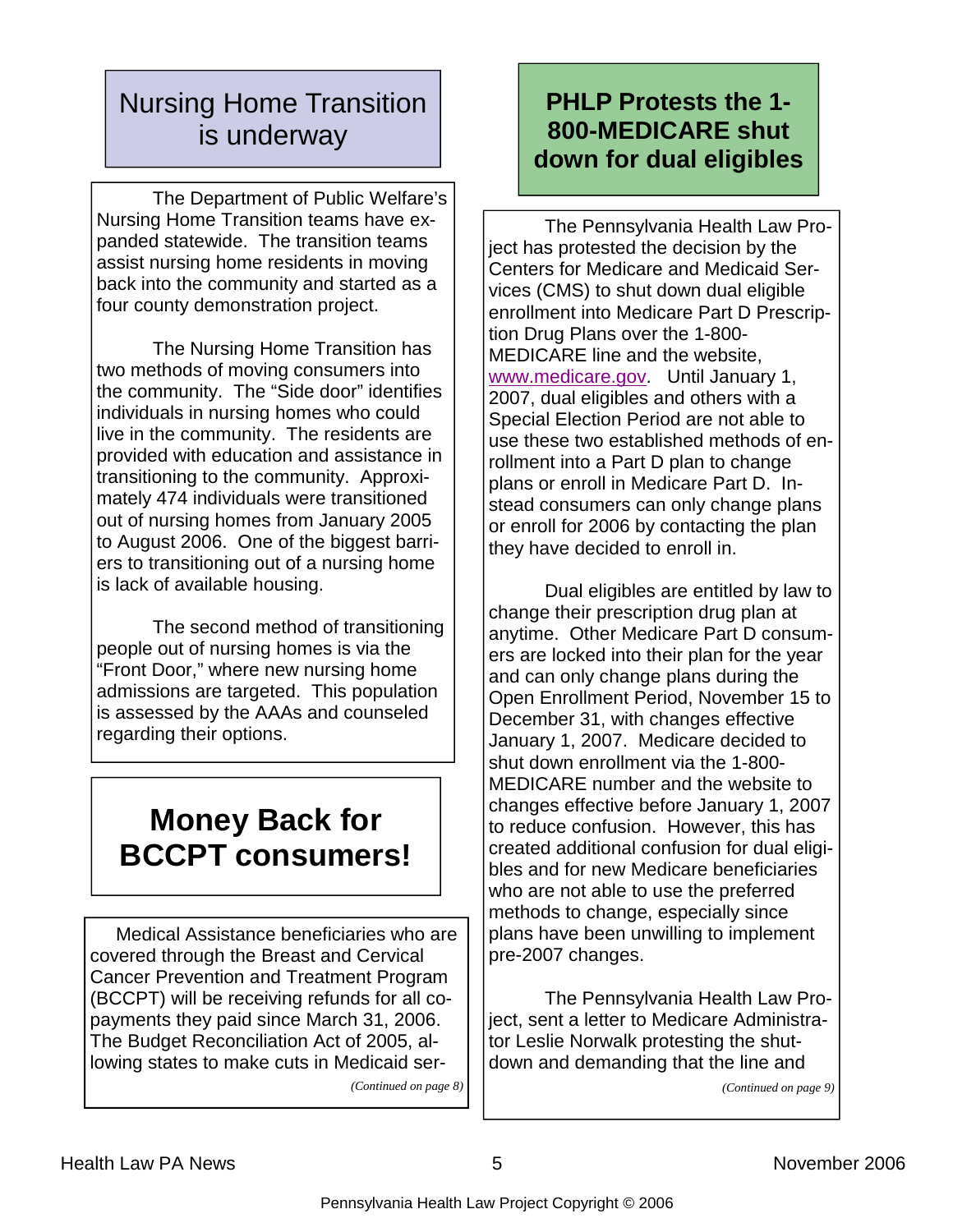### **ACCESS Plus Regional Advisory Committee to Meet in 4 Locations**

 ACCESS Plus is the Medical Assistance program operating in 42 non-HealthChoices counties, that integrates primary care case management with disease management. It serves approximately 280,000 persons in the fee-for-service system. McKesson Corporation is the state's contractor for Access Plus, and Automated Health Systems (AHS) of Pittsburgh is the subcontractor which oversees the primary care case management.

 AHS' responsibilities include helping enrollees locate a primary care provider; assisting enrollees with scheduling appointments for both preventive and primary care services; matching enrollees to specialist services; coordinating care, including arranging transportation, locating physical and behavioral health providers, and arranging for services for enrollees with special needs.

 McKesson employs disease management programs with respect to Asthma, Diabetes, Chronic Obstructive Pulmonary Disorder, Coronary Artery Disease and Heart Failure Programs. Disease management includes: regular calls from or face-toface contact with a registered nurse to help with chronic illness management; teaching new ways to self-manage the chronic illness, sharing new information on the chronic illness; and 24 hour access to a nurse advice hotline.

 AccessPlus members, especially those who have issues to raise concerning the accessibility of health care services, are invited to participate in their local quar-

*(Continued on page 8)* 

*(Continued from page 4)* 

 The outcomes were measured using a point system. Four points was the maximum number awarded. There were 3 possible points for the Administrative Measure, one point for timeliness, one point for accuracy and one point for completeness of the CCR POMS data. There was one possible point for the Quality Measure regarding the Vision and Mission Statement. A review committee comprised of consumers, family members, providers, advocates, state employees and representatives of the OMHSAS Advisory Committee evaluated each county's compliance with this measure.

 Each point earned was awarded \$23,810 to the county. Of the total counties and county joinders, 9 were awarded 4 points for a total of \$95,237. Of the remaining counties, 4 were awarded 3 points, 6 were awarded 2 points, 24 were awarded 1 point and 5 counties received no points. Those interested in learning the specific awards for each county can access that information on the County MH/MR Administrators website at www.pa.counties.org/ mhmr/lib/mhmr/

county\_planning\_awards.pdf. Counties have been instructed by OMHSAS that the award monies are to be used for mental health services or supports identified as needs in the county plans. Mental health consumers and family members are encouraged to follow up with their county administrators to have input in deciding how these dollars will be used.

**Do you currently get the Health Law PA News through the mail? Would you like to get this newsletter by e-mail? If so, contact Jennifer Nix at jnix@phlp.org to change the way you get the Health Law PA News!**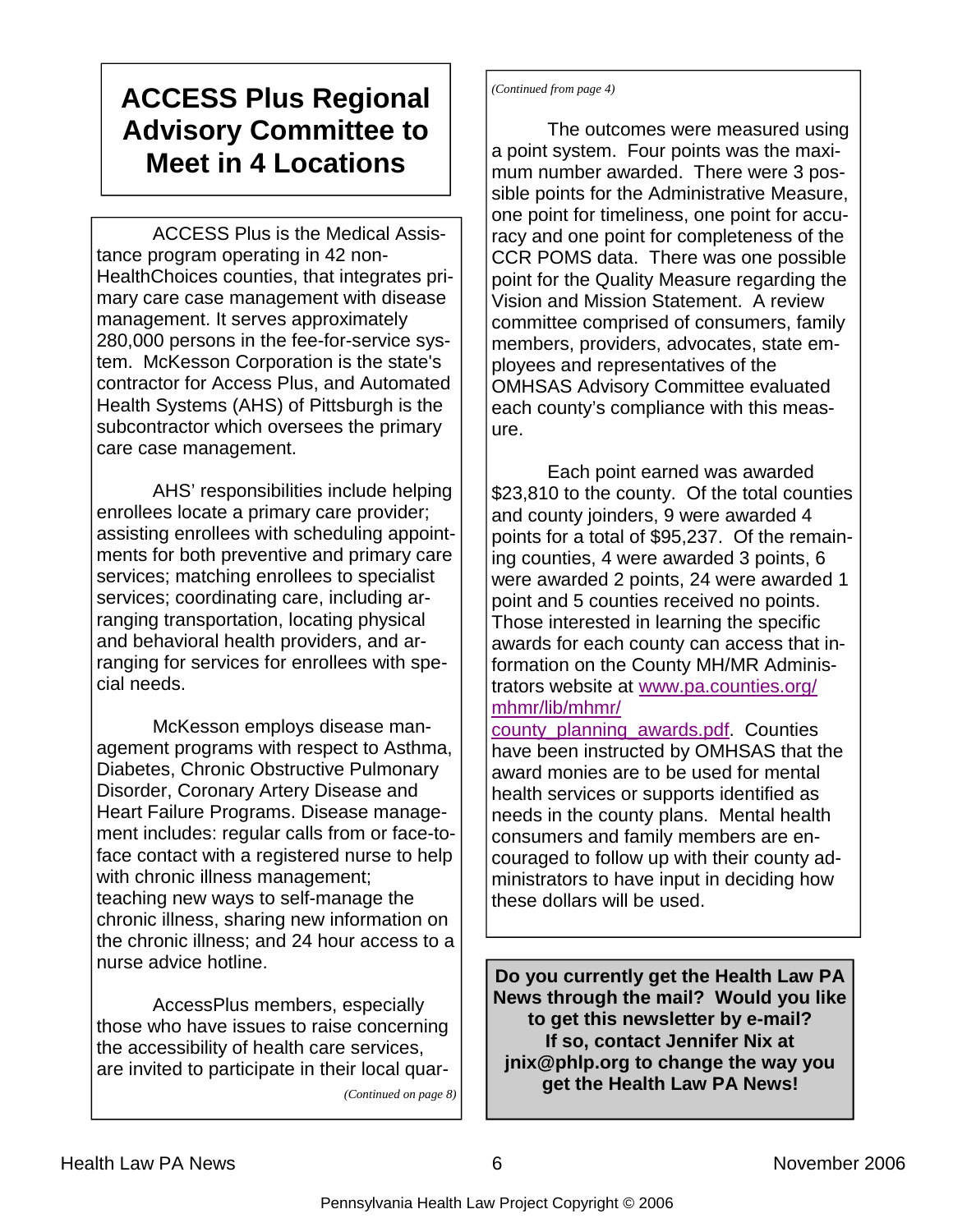#### *(Continued from page 1)*

 Currently, the cost to purchase CHIP is \$143 per child per month. Based on this figure, the monthly premium payment for CHIP for any child qualifying for a 75% subsidy will be \$36 per month, for a 65% subsidy will be \$50 per child, and for a 60% subsidy will be \$57 per child.

 The Insurance Department has been granted authority to set increased copayments for certain CHIP services, and intends to permit co-payments below.

 For families with income between 200% and 300% of the federal poverty guideline:

- \$5.00 for a primary care physician visit
- \$10.00 for a specialist visit
- \$25.00 for an emergency room visit if not admitted
- \$9.00 for a bran name prescription drug and \$6.00 for a generic

 For families with income above 300% of the federal poverty guideline:

- \$15.00 for a primary care physician visit
- \$25.00 for a specialist visit
- \$50.00 for an emergency room visit if not admitted
- \$18.00 for a brand name prescription drug and \$10.00 for a generic

 In order to discourage employers from dropping health insurance, no child in a family with income above 200% of the poverty level will qualify for CHIP unless they have been without health insurance for 6 months. This rule will not apply to children under the age of 2 (subject to CMS approval), or where the parent is eligible for unemployment compensation, or where the parent is not eligible for unemployment compensation but had health insurance and is no longer employed. The rule will also not apply if a child is transferring from one government subsidized health care program (i.e. Medical Assistance) to another.

 In order for a family with income above 300% of the federal poverty level to qualify to purchase CHIP, the family must show either that: 1) purchasing individual or group coverage would exceed 10% of the family income, or 2) the total cost of coverage would exceed 150% of the CHIP premium, or 3) the family has been refused coverage due to a preexisting condition.

 The law gives the state the right to purchase coverage from an individual's employer rather than CHIP if the insurance meets minimum coverage requirements and the Insurance Department determines that it would be more cost effective.

 The new law will be effective 30 days following publication of a notice in the Pennsylvania Bulletin, or on January 1, 2007, whichever is later The CHIP law sunsets on December 31, 2010.

*(Continued from page 3)* 

- be age 21 or older  *and-*
- have a documented medical or psychiatric condition that precludes them from participating in mental health outpatient clinic services *- or -*

have one or more significant and documented psychosocial stressors that precludes them from participating in mental health outpatient clinic services *– and -*

• agree to participate in MMHT as prescribed

 These services have not yet been authorized by CMS but OMHSAS reports that it looks positive and they are hopeful for CMS approval in the next month.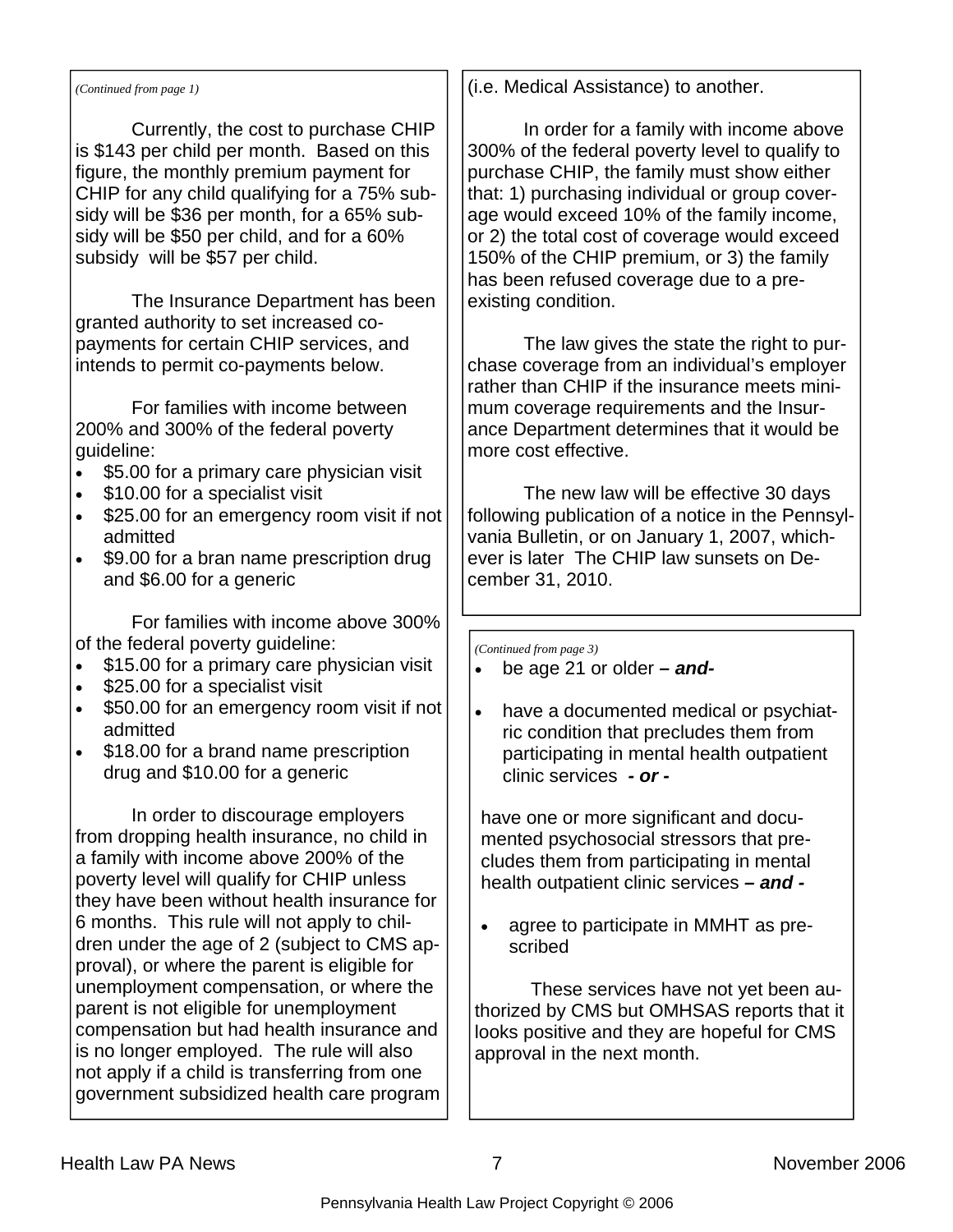#### *(Continued from page 2)*

that are not covered by the CRDP, they will have to pay the costs that their Part D plan charges for those medications.

 Individuals who already had Part D coverage (either through a stand-alone prescription drug plan or Medicare Advantage Plan) or who had other creditable prescription drug coverage (i.e., a retiree/employer/ union sponsored plan) should NOT have received the auto-enrollment letter and should not have been auto-enrolled into a Part D Plan by the CRDP. However, PHLP has heard from a number of consumers (and dialysis social workers) about problems with the auto-enrollment. In an effort to identify and correct any problems, the CRDP is sending a letter to members. A Question & Answer document is also being drafted to provide more information about how these two programs will work together.

#### **SPBP and Auto-Enrollment into Part D**

 The Special Pharmaceutical Benefits Program (SPBP) is run by the Department of Public Welfare and covers medications for HIV/AIDS and schizophrenia. The SPBP will pay the Part D plan premium for members who were auto-enrolled into plans. The SPBP will also help pay the cost of Part D for drugs that are covered by the SPBP. This means that an individual will not pay more under Part D than they currently pay under SPBP for medications that are covered by the program. If an individual is taking medications that are not covered by the SPBP, they will be subject to their Part D plan costs for those medications.

SPBP members who already had Part D coverage (either through a stand-alone Prescription Drug Plan or through a Medicare Advantage Plan) or who have other creditable prescription drug coverage should NOT have been auto-enrolled into Part D by SPBP.

If you have any experienced any problems as a result of this auto-enrollment, please call the PA Health Law Project HELPLINE at 1-800-274-3258 (voice) or 1-866-236-6310 (TTY).

#### *(Continued from page 5)*

vices, also included this small bonus – women eligible under BCCPT are exempt from copays. The consumer sub-committee of the Medical Assistance Advisory Committee urged the Pennsylvania Department of Public Welfare to facilitate refunds directly to consumers and DPW has accepted the recommendation.

 The Department will go through claims forms and identify all persons in the BCCPT program who had visits to providers that required co-pay. Unless the provider indicated that the co-pay was waived, the consumer will receive a refund from DPW. Consumers who receive refunds will be told that if the provider did not collect the co-pay, then the consumer owes that co-pay to the provider.

 Women covered under the BCCPT program should no longer owe any co-pays for any Medical Assistance visits. Approximately 1000 women across the state are covered under this program.

#### *(Continued from page 6)*

terly Regional Advisory Committee (RAC) meetings. The next regularly scheduled meetings, which are held from 11:30 to 1:30, will occur on the following schedule: December 5 at Clarks Summit; December 7 at Johnstown; December 12 at Erie; and December 14 at State College.

 Interested consumers should call 1- 800-543-7633 or visit the ACCESS Plus Program website at www.accessplus.org. for more information.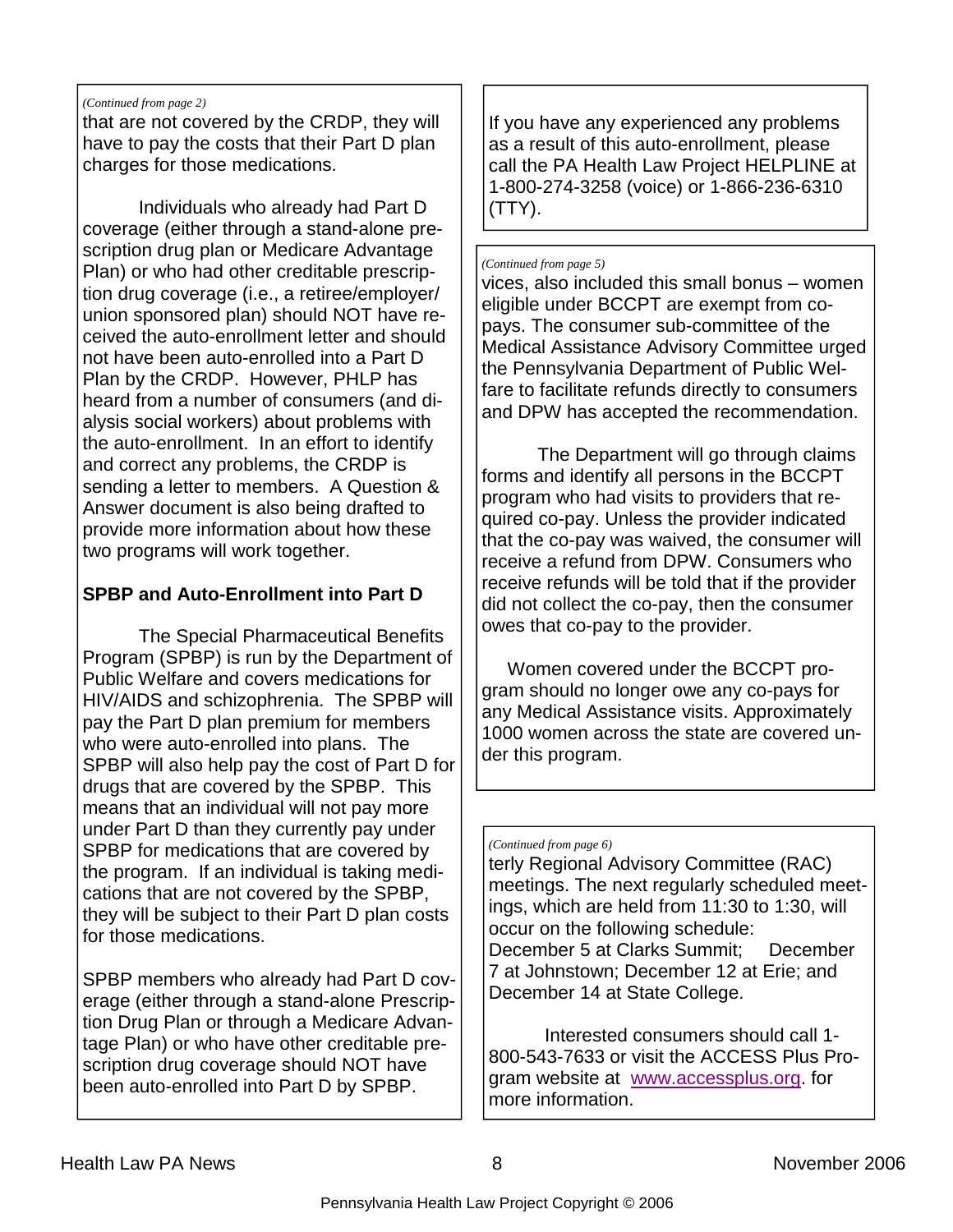#### *(Continued from page 3)*

quantity limits, or step therapy)?

- Is my pharmacy still in the plan's network?
- How have the costs of my plan changed? Can I still afford this plan?
- Am I satisfied with the plan's customer service? When I have questions, concerns or problems, am I satisfied with the way the plan handles them?

 Other questions to ask if you are deciding whether to stay in a Medicare Advantage plan or if you are deciding whether to switch to this type of plan include:

- Are my doctors/hospital/psychiatrist/ other medical providers in the network in 2007?
- Are there any new rules for how I access care in 2007 (i.e., will I need a referral from a primary care provider to see a specialist?)
- Has coverage of medical benefits changed in any way (i.e., has the plan dropped coverage for hearing exams/ hearing aids)? If so, will my needs still be met?

#### **What to Do If You Decide To Change Plans**

 Remember, consumers have until December 31, 2006 to make any changes for the upcoming year. **Medicare is encouraging people to make changes by December 8, 2006** to make sure coverage in the new plan starts on January 1, 2006. This will give both Medicare and the plans time to process applications and send information to consumers about their new coverage.

 Individuals can change plans the following ways:

- Contact the plan you want to join directly
- Contact 1-800-MEDICARE (1-800-

633-4227 or 1-877-486-2048 (TTY))

• Enroll in new plan online at www.medicare.gov (after November 15, 2006)

 Individuals who change plans during this Open Enrollment Period will be disenrolled from their current plan as of 12/31/06 and their new coverage will start 1/1/06. Enrolling in a new plan automatically disenrolls someone from their current plan.

 If you have questions about Part D plan choices in 2007 or if you need help finding plans that may meet your needs, you can contact 1-800-MEDICARE (1-800- 633-4227 or 1-877-486-2048, TTY) or the APPRISE Program at 1-800-783-7067.

 If you are a dual eligible and you have questions about your Part D plan choices or how your insurance coverage works, please contact the PA Health Law Project HELPLINE at 1-800-274-3258 (voice) or 1-866-236-6310 (TTY).

#### *(Continued from page 2)*

 If you are in a Special Needs Plan, PHLP urges you to examine your current benefit and what changes will occur before you decide whether you want to stay in that plan, switch to a different plan, or switch to Original Medicare.

#### *(Continued from page 5)*

website be re-opened for enrollment in 2006. A copy of the letter can be seen on the PHLP website, www.phlp.org. No response has been received yet. Other advocacy groups have also protested CMS' action.